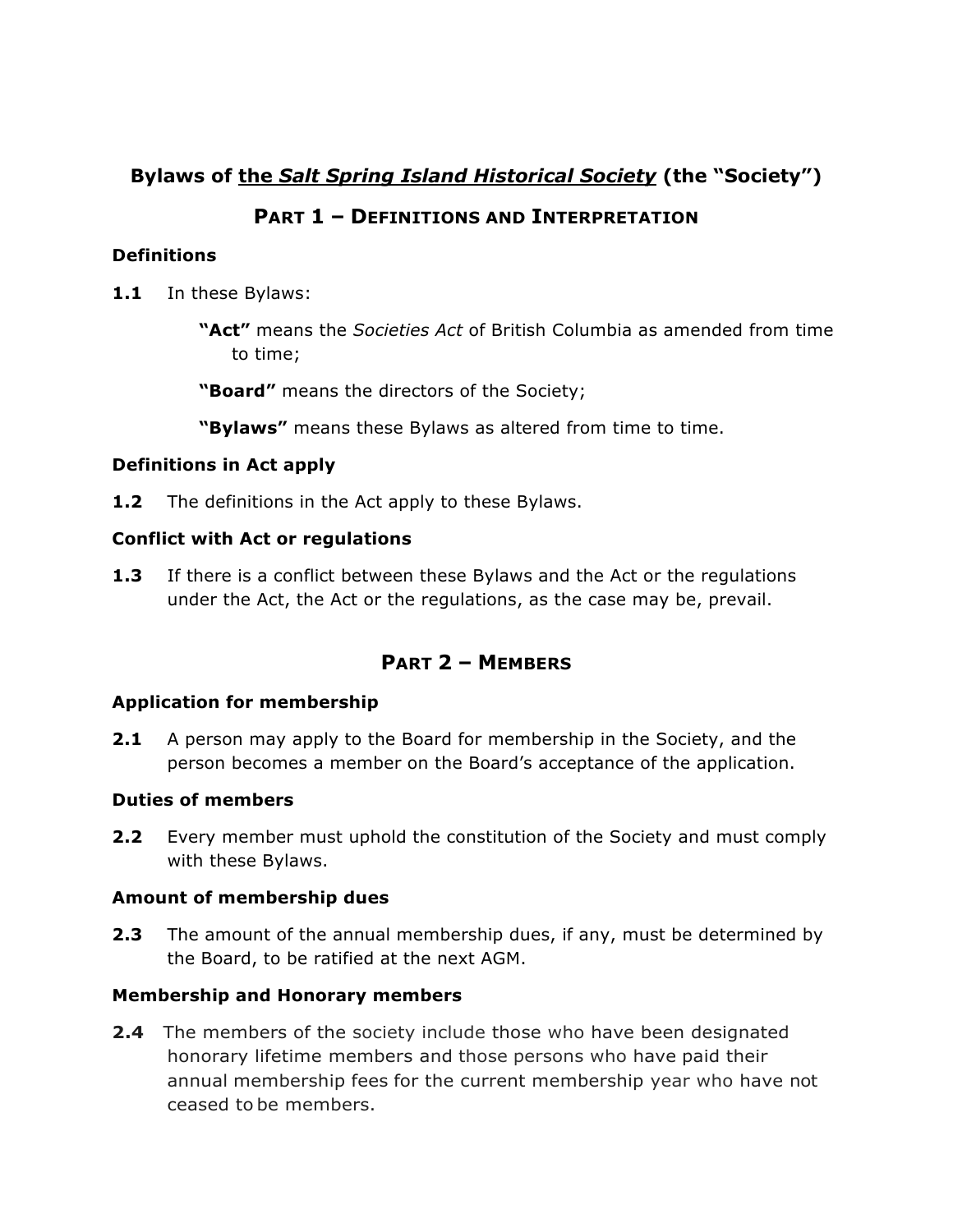**2.5** Honorary lifetime members are those individuals who have been selected by the directors of the society in recognition of their many years of contribution and service to the society. Their selection as honorary members shall be announced at an annual general meeting of the society. Honorary members are not required to pay membership fees.

### **Member not in good standing**

**2.6** A member is not in good standing if the member fails to pay the member's annual membership dues, if any, and the member is not in good standing for so long as those dues remain unpaid.

### **Member not in good standing may not vote**

- **2.7** A voting member who is not in good standing
	- (a) may not vote at a general meeting, and
	- (b) is deemed not to be a voting member for the purpose of consenting to a resolution of the voting members.

### **Termination of membership if member not in good standing**

**2.8** A person's membership in the Society is terminated if the person is not in good standing for 6 consecutive months.

## **PART 3 – GENERAL MEETINGS OF MEMBERS**

#### **Time and place of general meeting**

**3.1** A general meeting must be held at the time and place the Board determines.

#### **Ordinary business at general meeting**

- **3.2** At a general meeting, the following business is ordinary business:
	- (a) adoption of rules of order;
	- (b) consideration of any financial statements of the Society presented to the meeting;
	- (c) consideration of the reports, if any, of the directors or auditor;
	- (d) business arising out of a report of the directors not requiring the passing of a special resolution.

#### **Notice of special business**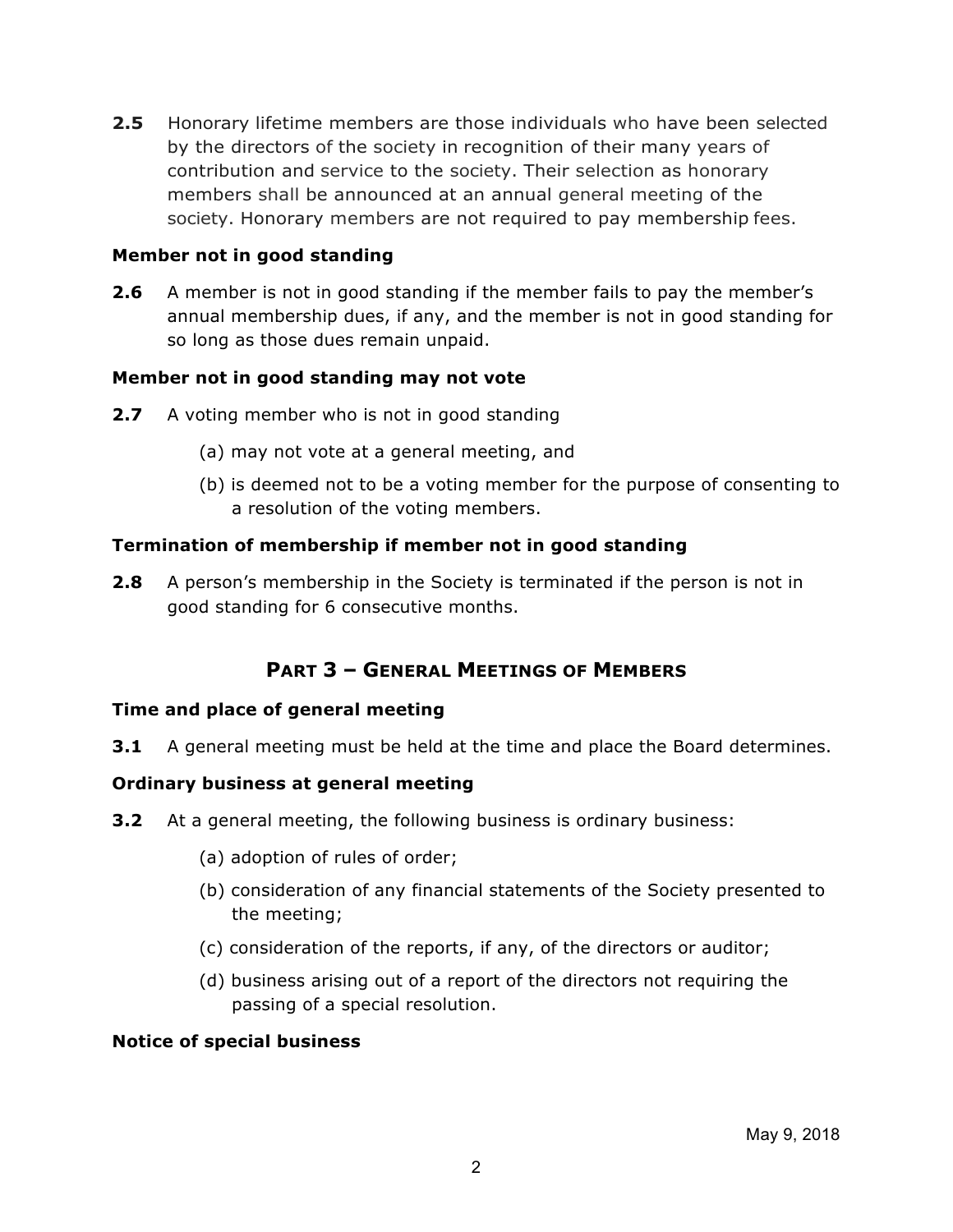**3.3** A notice of a general meeting must state the nature of any business, other than ordinary business, to be transacted at the meeting in sufficient detail to permit a member receiving the notice to form a reasoned judgment concerning that business.

## **Chair of general meeting**

- **3.4** The following individual is entitled to preside as the chair of a general meeting:
	- (a) the individual, if any, appointed by the Board to preside as the chair;
	- (b) if the Board has not appointed an individual to preside as the chair or the individual appointed by the Board is unable to preside as the chair,
		- (i) the president,
		- (ii) the vice-president, if the president is unable to preside as the chair, or
		- (iii) one of the other directors present at the meeting, if both the president and vice-president are unable to preside as the chair.

## **Alternate chair of general meeting**

**3.5** If there is no individual entitled under these Bylaws who is able to preside as the chair of a general meeting within 15 minutes from the time set for holding the meeting, the voting members who are present must elect an individual present at the meeting to preside as the chair.

## **Quorum required**

**3.6** Business, other than the election of the chair of the meeting and the adjournment or termination of the meeting, must not be transacted at a general meeting unless a quorum of voting members is present.

### **Quorum for general meetings**

**3.7** The quorum for the transaction of business at a general meeting is 3 voting members or 10% of the voting members, whichever is greater.

### **Lack of quorum at commencement of meeting**

**3.8** If, within 30 minutes from the time set for holding a general meeting, a quorum of voting members is not present,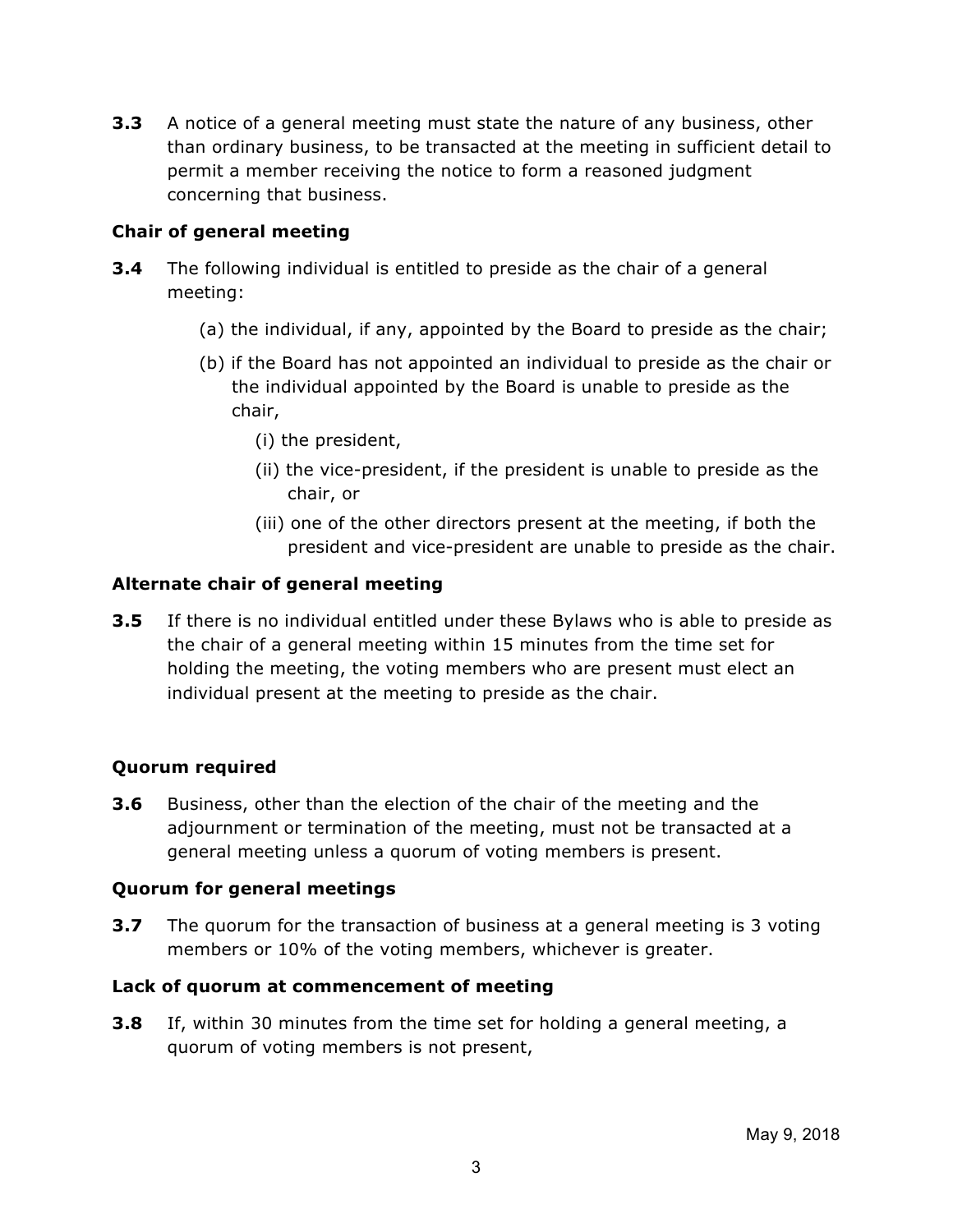- (a) in the case of a meeting convened on the requisition of members, the meeting is terminated, and
- (b) in any other case, the meeting stands adjourned until the next scheduled meeting, and if, at the continuation of the adjourned meeting, a quorum is not present within 30 minutes from the time set for holding the continuation of the adjourned meeting, the voting members who are present constitute a quorum for that meeting.

### **If quorum ceases to be present**

**3.9** If, at any time during a general meeting, there ceases to be a quorum of voting members present, business then in progress must be suspended until there is a quorum present or until the meeting is adjourned or terminated.

## **Adjournments by chair**

**3.10** The chair of a general meeting may, or, if so directed by the voting members at the meeting, must, adjourn the meeting from time to time and from place to place, but no business may be transacted at the continuation of the adjourned meeting other than business left unfinished at the adjourned meeting.

## **Notice of continuation of adjourned general meeting**

**3.11** It is not necessary to give notice of a continuation of an adjourned general meeting or of the business to be transacted at a continuation of an adjourned general meeting except that, when a general meeting is adjourned for 30 days or more, notice of the continuation of the adjourned meeting must be given.

### **Order of business at general meeting**

- **3.12** The order of business at a general meeting is as follows:
	- (a) elect an individual to chair the meeting, if necessary;
	- (b) determine that there is a quorum;
	- (c) approve the agenda;
	- (d) approve the minutes from the last general meeting;
	- (e) deal with unfinished business from the last general meeting;
	- (f) if the meeting is an annual general meeting,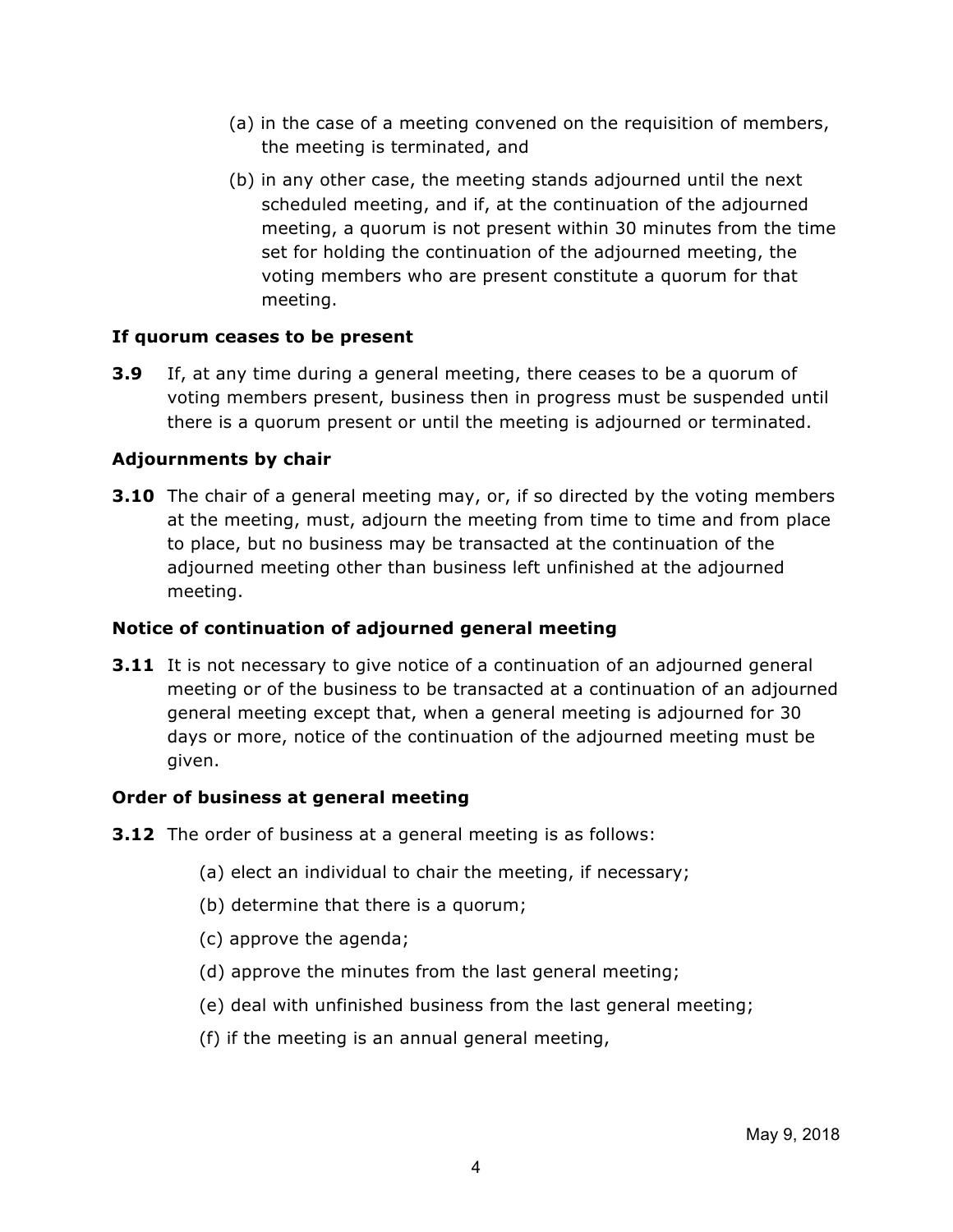- (i) receive the directors' report on the financial statements of the Society for the previous financial year, and the auditor's report, if any, on those statements,
- (ii) receive any other reports of directors' activities and decisions since the previous annual general meeting,
- (iii) elect or appoint directors, and
- (iv) appoint an auditor, if any,
- (v) the bylaws or constitution may be amended at the AGM by a special resolution with 2/3 approval of the members present. Such proposed changes must be published in the notice of motion calling the AGM;
- (g) deal with new business, including any matters about which notice has been given to the members in the notice of meeting;
- (h) terminate the meeting.

### **Methods of voting**

**3.13** At a general meeting, voting must be by a show of hands, an oral vote or another method that adequately discloses the intention of the voting members, except that if, before or after such a vote, 2 or more voting members request a secret ballot or a secret ballot is directed by the chair of the meeting, voting must be by a secret ballot.

### **Announcement of result**

**3.14** The chair of a general meeting must announce the outcome of each vote and that outcome must be recorded in the minutes of the meeting.

### **Proxy voting not permitted**

**3.15** Voting by proxy is not permitted.

### **Matters decided at general meeting by ordinary resolution**

**3.16** A matter to be decided at a general meeting must be decided by ordinary resolution unless the matter is required by the Act or these Bylaws to be decided by special resolution or by another resolution having a higher voting threshold than the threshold for an ordinary resolution.

## **PART 4 – DIRECTORS**

#### **Number of directors on Board**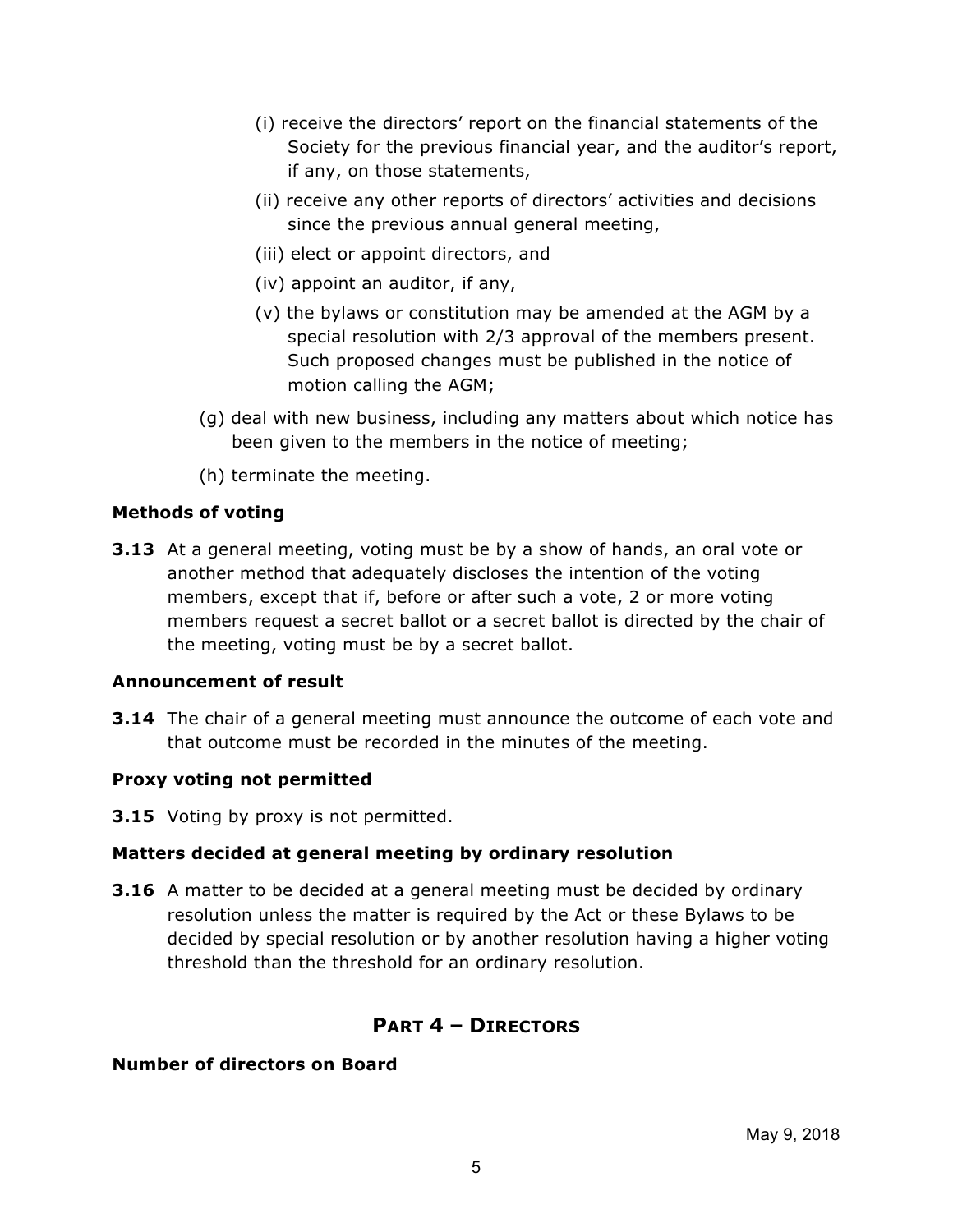**4.1** The Society must have no fewer than 3 and no more than 11 directors.

## **Election or appointment of directors**

**4.2** At each annual general meeting, the voting members entitled to vote for the election or appointment of directors must elect or appoint the Board.

## **Directors may fill casual vacancy on Board**

**4.3** The Board may, at any time, appoint a member as a director to fill a vacancy that arises on the Board as a result of the resignation, death or incapacity of a director during the director's term of office.

## **Term of appointment of director filling casual vacancy**

**4.4** A director appointed by the Board to fill a vacancy ceases to be a director at the end of the unexpired portion of the term of office of the individual whose departure from office created the vacancy.

# **PART 5 – DIRECTORS' MEETINGS**

### **Calling directors' meeting**

**5.1** A directors' meeting may be called by the president or by any 2 other directors.

### **Notice of directors' meeting**

**5.2** At least 2 days' notice of a directors' meeting must be given unless all the directors agree to a shorter notice period.

### **Proceedings valid despite omission to give notice**

**5.3** The accidental omission to give notice of a directors' meeting to a director, or the non-receipt of a notice by a director, does not invalidate proceedings at the meeting.

### **Conduct of directors' meetings**

**5.4** The directors may regulate their meetings and proceedings as they think fit.

## **Quorum of directors**

**5.5** The quorum for the transaction of business at a directors' meeting is a majority of the directors.

## **PART 6 – BOARD POSITIONS**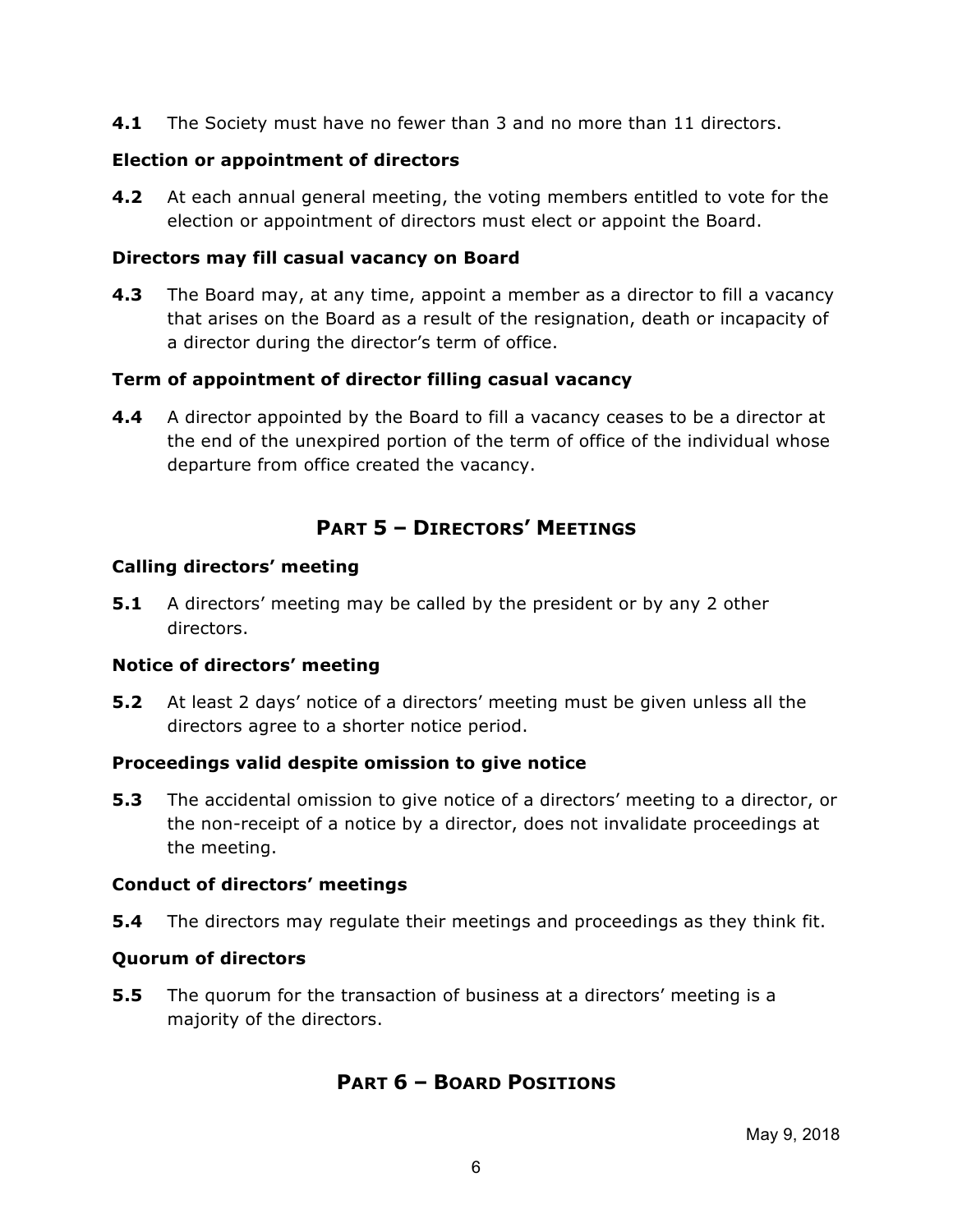### **Election or appointment to Board positions**

- **6.1** Directors must be elected or appointed to the following Board positions, and a director, other than the president, may hold more than one position:
	- (a) president;
	- (b) vice-president;
	- (c) secretary;
- (e) membership;
- (f) program & publicity;
- (g) archive liaison;
- (d) treasurer; (h) website coordinator.

### **Directors at large**

**6.2** Directors who are elected or appointed to positions on the Board in addition to the positions described in these Bylaws are elected or appointed as directors at large.

### **Role of president**

**6.3** The president is the chair of the Board and is responsible for supervising the other directors in the execution of their duties.

### **Role of vice-president**

**6.4** The vice-president is the vice-chair of the Board and is responsible for carrying out the duties of the president if the president is unable to act.

### **Role of secretary**

- **6.5** The secretary is responsible for doing, or making the necessary arrangements for, the following:
	- (a) issuing notices of general meetings and directors' meetings;
	- (b) taking minutes of general meetings and directors' meetings;
	- (c) keeping the records of the Society in accordance with the Act;
	- (d) conducting the correspondence of the Board;
	- (e) filing the annual report of the Society and making any other filings with the registrar under the Act.

## **Absence of secretary from meeting**

**6.6** In the absence of the secretary from a meeting, the Board must appoint another individual to act as secretary at the meeting.

### **Role of treasurer**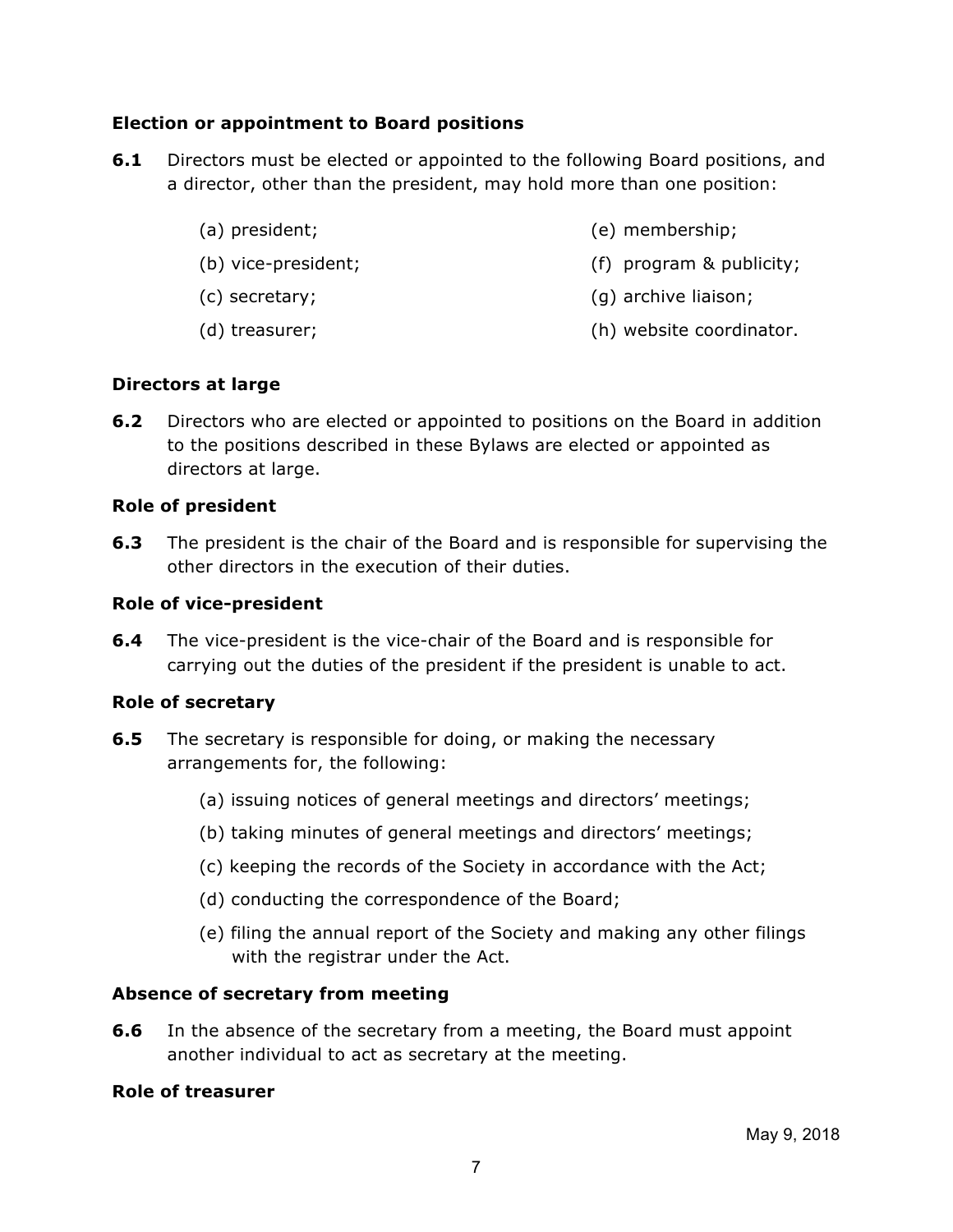- **6.7** The treasurer is responsible for doing, or making the necessary arrangements for, the following:
	- (a) receiving and banking monies collected from the members or other sources;
	- (b) keeping accounting records in respect of the Society's financial transactions;
	- (c) preparing the Society's financial statements;
	- (d) making the Society's filings respecting taxes;
	- (e) providing financial reports to the Board on a regular basis.

## **PART 7 – REMUNERATION OF DIRECTORS AND SIGNING AUTHORITY**

### **Remuneration of directors**

**7.1** These Bylaws do not permit the Society to pay to a director remuneration for being a director, but the Society may, subject to the Act, pay remuneration to a director for services provided by the director to the Society in another capacity.

## **Signing authority**

- **7.2** A contract or other record to be signed by the Society must be signed on behalf of the Society
	- (a) by the president, together with one other director,
	- (b) if the president is unable to provide a signature, by the vice-president together with one other director,
	- (c) if the president and vice-president are both unable to provide signatures, by any 2 other directors, or
	- (d) in any case, by one or more individuals authorized by the Board to sign the record on behalf of the Society.

# **Part 8 – Salt Spring Island Archives**

- **8.1** The Salt Spring Island Archives operates under the direction of the Salt Spring Island Historical Society. The Society is the parent body**.**
- **8.2** The archives coordinating committee (ACC) is appointed by the Board; this